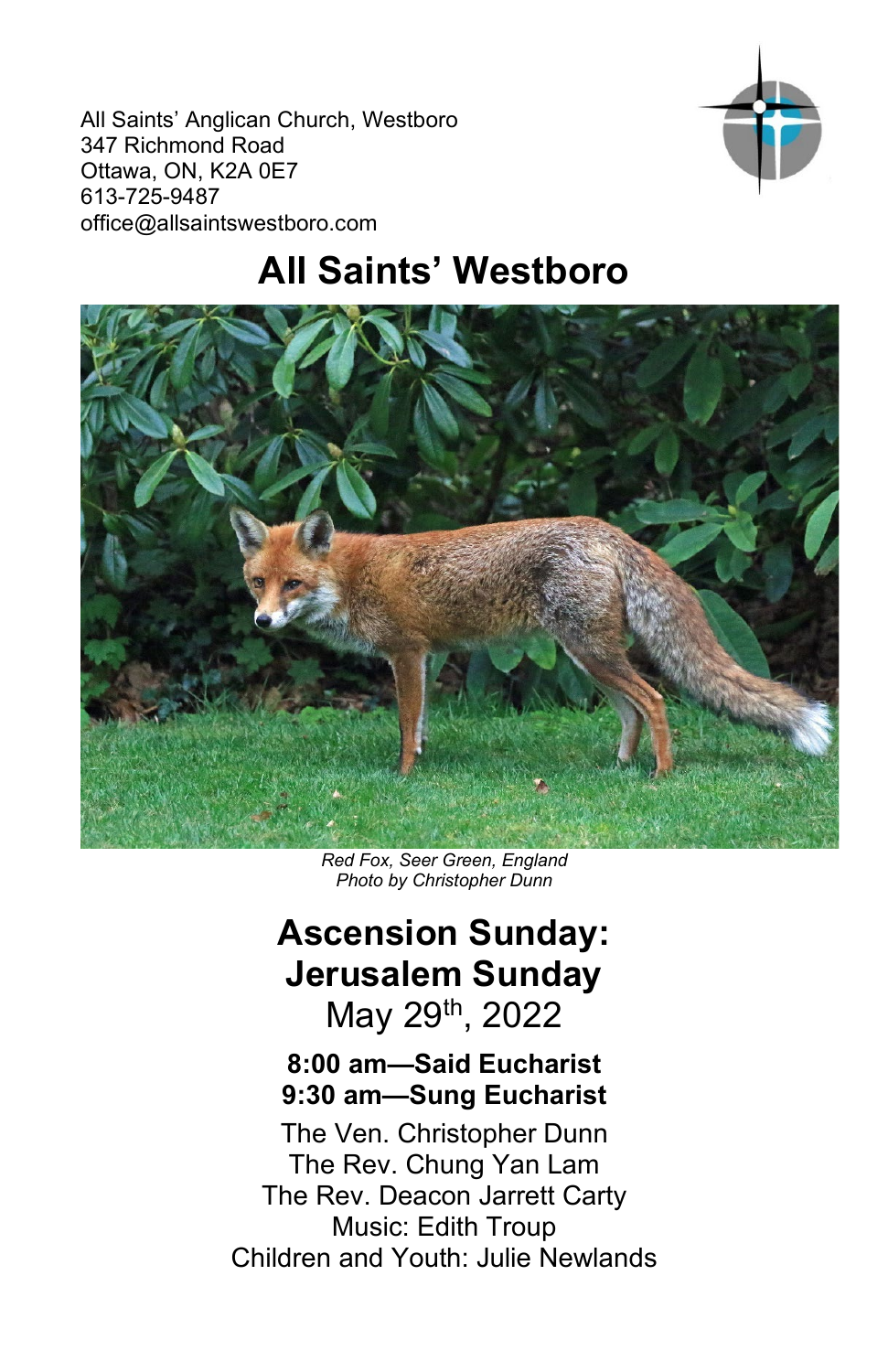*Please Note: The 9:30 service is being broadcast on Zoom and recorded; if you attend in-person you may appear on camera and in the recording.*

- Officiant: Dear friends, we gather on the ancestral territory of the Anishnaabeg Algonquin people, the traditional stewards of the lands and waters on which we meet.
- **All: May we walk gently together on this land, seeking renewed relationship based on honour, respect, and peace.**

Opening Hymn: **Hail the Day That Sees Him Rise #247**

**Hail the day that sees him rise, alleluia! to his throne above the skies; alleluia! Christ, the Lamb for sinners given, alleluia! enters now the highest heaven! Alleluia!**

**There for him high triumph waits; alleluia! lift your heads, eternal gates; alleluia! he hath conquered death and sin; alleluia! take the King of Glory in. Alleluia!**

**Highest heaven its Lord receives, alleluia! yet he loves the earth he leaves; alleluia! though returning to his throne, alleluia! still he calls the world his own. Alleluia!**

**See! He lifts his hands above, alleluia! See! He shows the prints of love; alleluia! Hark! His gracious lips bestow alleluia! blessings on his church below. Alleluia!**

**Still for us he intercedes; alleluia! his prevailing death he pleads, alleluia! near himself prepares our place, alleluia! he the first-fruits of our race. Alleluia!**

**Lord, though parted from our sight, alleluia! far above the starry height, alleluia!**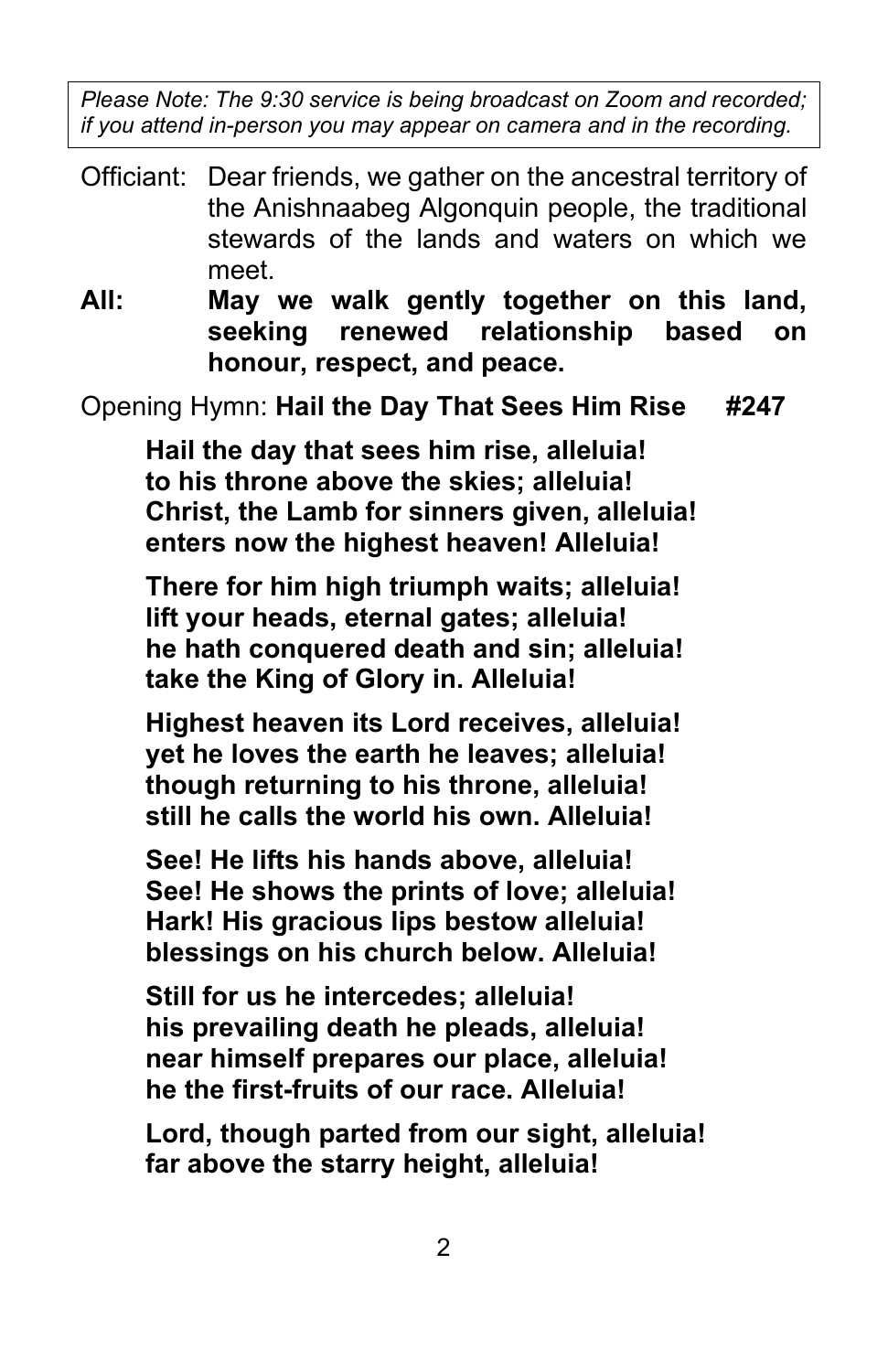## **grant our hearts may thither rise, alleluia! seeking thee above the skies. Alleluia!**

# **Children's Talk**

*(Please send the children to the front during the last verse of the Opening Hymn. The Children are invited to join the Church School following the talk.)*

Officiant: Alleluia! Christ is risen.

**All: The Lord is risen indeed. Alleluia!**

Officiant: May his grace and peace be with you.

**All: May he fill our hearts with joy.**

Officiant: Go and make disciples of all nations, says the Lord;

**All: I am with you always, to the close of the age.**

- Officiant: Almighty God,
- **All: to you all hearts are open, all desires known, and from you no secrets are hidden. Cleanse the thoughts of our hearts by the inspiration of your Holy Spirit, that we may perfectly love you, and worthily magnify your holy name; through Christ our Lord. Amen.**

Officiant: God unheld by word or wall:

**All: lift us from dullness and cynical contempt; make us ready for your Spirit of transforming power; and turn our hearts to the mending of the world, through Jesus Christ, the name above all names. Amen.**

# **The First Reading is from Acts (1:1-11)**

In the first book, Theophilus, I wrote about all that Jesus did and taught from the beginning until the day when he was taken up to heaven, after giving instructions through the Holy Spirit to the apostles whom he had chosen. After his suffering he presented himself alive to them by many convincing proofs, appearing to them during forty days and speaking about the kingdom of God. While staying with them, he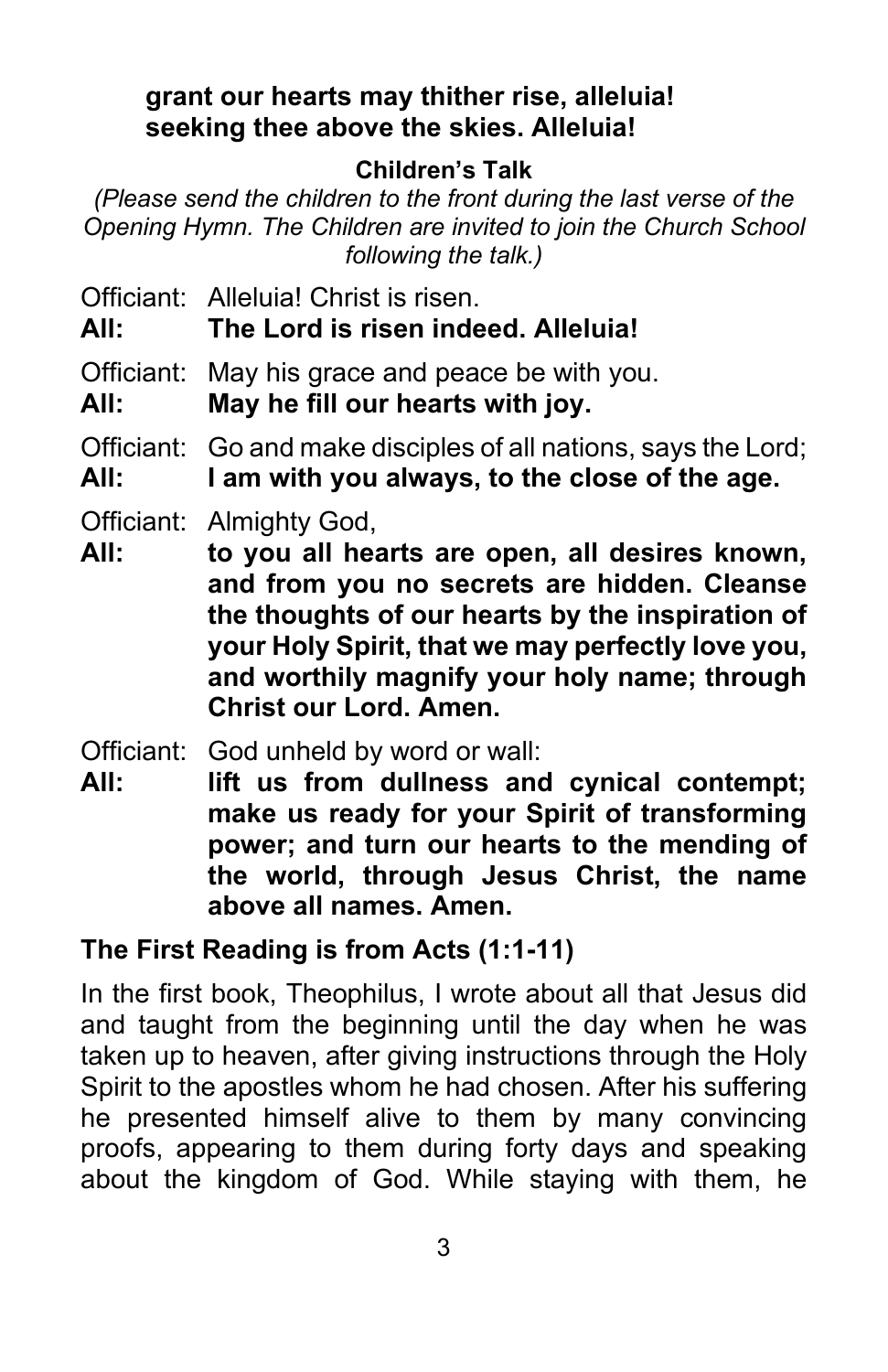ordered them not to leave Jerusalem, but to wait there for the promise of the Father. "This," he said, "is what you have heard from me; for John baptized with water, but you will be baptized with the Holy Spirit not many days from now." So when they had come together, they asked him, "Lord, is this the time when you will restore the kingdom to Israel?" He replied, "It is not for you to know the times or periods that the Father has set by his own authority. But you will receive power when the Holy Spirit has come upon you; and you will be my witnesses in Jerusalem, in all Judea and Samaria, and to the ends of the earth." When he had said this, as they were watching, he was lifted up, and a cloud took him out of their sight. While he was going and they were gazing up toward heaven, suddenly two men in white robes stood by them. They said, "Men of Galilee, why do you stand looking up toward heaven? This Jesus, who has been taken up from you into heaven, will come in the same way as you saw him go into heaven."

Reader: Hear what the Spirit is saying to the church. **All: Thanks be to God.**

Psalm 93: **Robed in Majesty tune #207**

**Robed in majesty, he reigns, sovereign from eternity; praise the Lord, the God of strength, robed in awesome majesty. Firm and sure the world will stand: here the Maker's power is shown yet, pre-dating even time, firmer, surer stands his throne.**

**Surging seas and pounding waves: mightier is the Lord than these; mightier than the breaker's roar, mightier than those surging seas. Holiness adorns his house; age on age will hear his law;**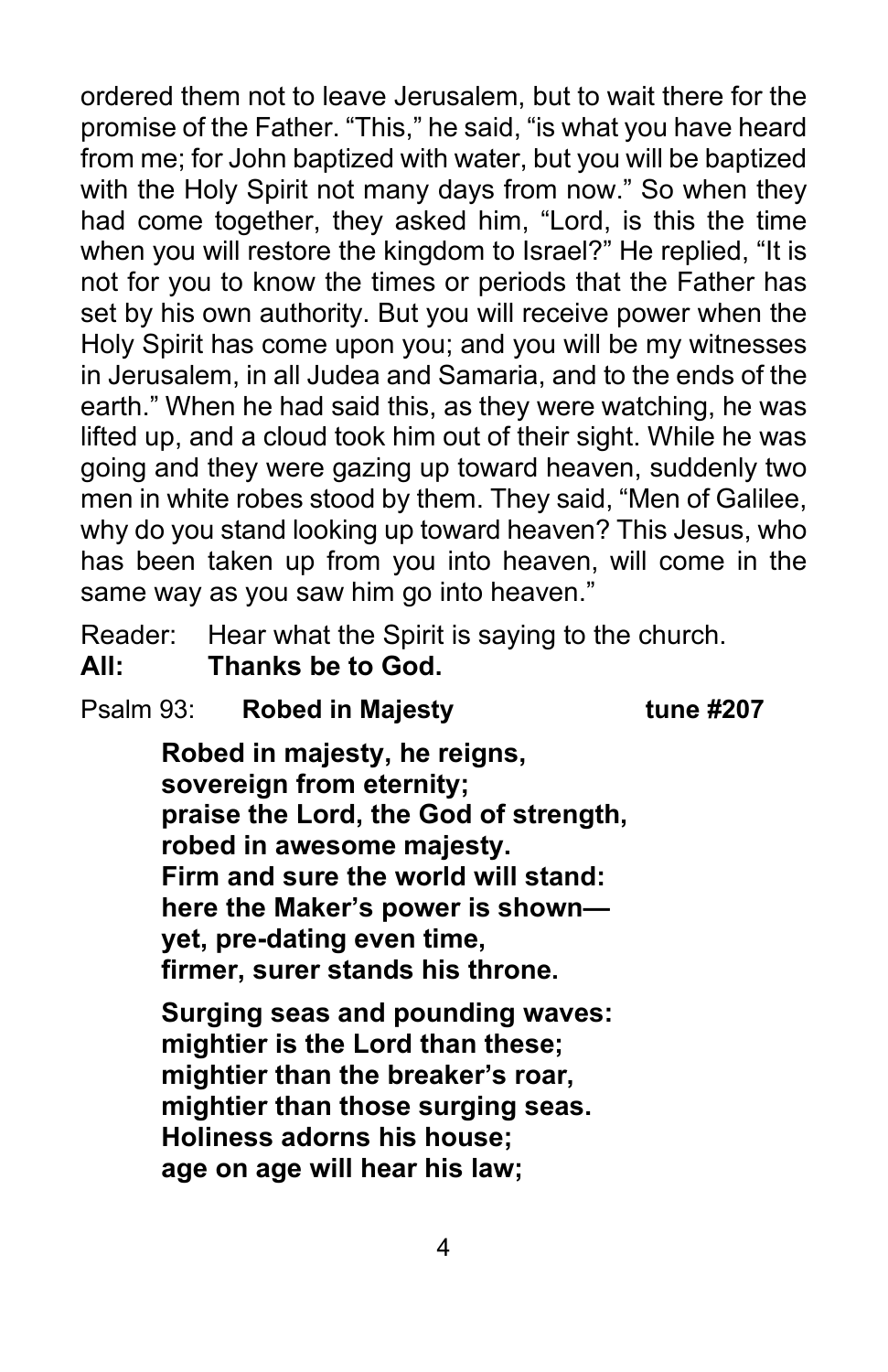**praise the Lord, whose reign upholds holiness for** evermore**.**

# **The Second Reading is from Ephesians (1:15-23)**

I have heard of your faith in the Lord Jesus and your love toward all the saints, and for this reason I do not cease to give thanks for you as I remember you in my prayers. I pray that the God of our Lord Jesus Christ, the Father of glory, may give you a spirit of wisdom and revelation as you come to know him, so that, with the eyes of your heart enlightened, you may know what is the hope to which he has called you, what are the riches of his glorious inheritance among the saints, and what is the immeasurable greatness of his power for us who believe, according to the working of his great power. God put this power to work in Christ when he raised him from the dead and seated him at his right hand in the heavenly places, far above all rule and authority and power and dominion, and above every name that is named, not only in this age but also in the age to come. And he has put all things under his feet and has made him the head over all things for the church, which is his body, the fullness of him who fills all in all.

Reader: Hear what the Spirit is saying to the church. **All: Thanks be to God.**

#### Gradual Hymn: **O Christ, When You Ascended**

*(Words: Carolyn Winfrey Gillette; Tune: CP #278)*

**O Christ, when you ascended, you took your rightful throne; your time on earth had ended yet we weren't left alone. You reign o'er earth and heaven; your Spirit guides our way. Your prayers uphold your people; you lead your church each day.**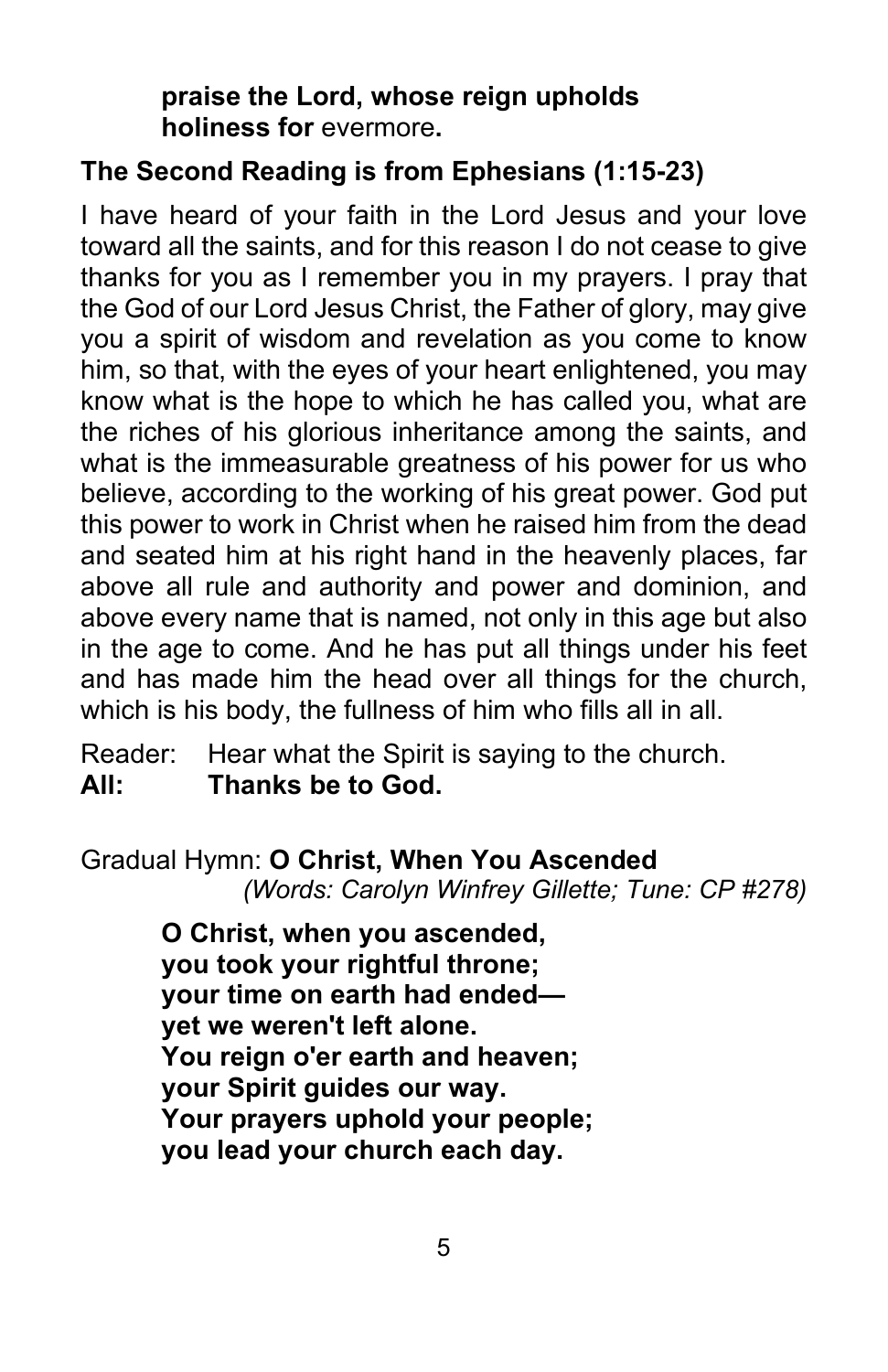**We look at earthly rulers and see what they command: we note their years of power, the borders of their land. Yet, Lord, you are not bounded by things like time and space; your reign is never-ending, you rule in every place.**

**We're tempted, Lord, to leave you in stories nicely told; sometimes we don't believe you and say your ways are old. Sometimes we feel so lonely and live in doubt and fear but your ascension means, Lord, you're present with us here.**

**It's often quite a challenge to follow in your Way; we're easily distracted! It's hard, Lord, to obey. Sometimes we give you Sundays an hour, maybe two but your ascension means, Lord, all life belongs to you.**

**One day, O Lord, we'll know you, as we are fully known; one day this world of sinners will bow before your throne. One day, God's whole creation will sing and praise your name; on earth as now in heaven, we'll celebrate your reign.**

Reader: The Lord be with you. **All: And also with you.**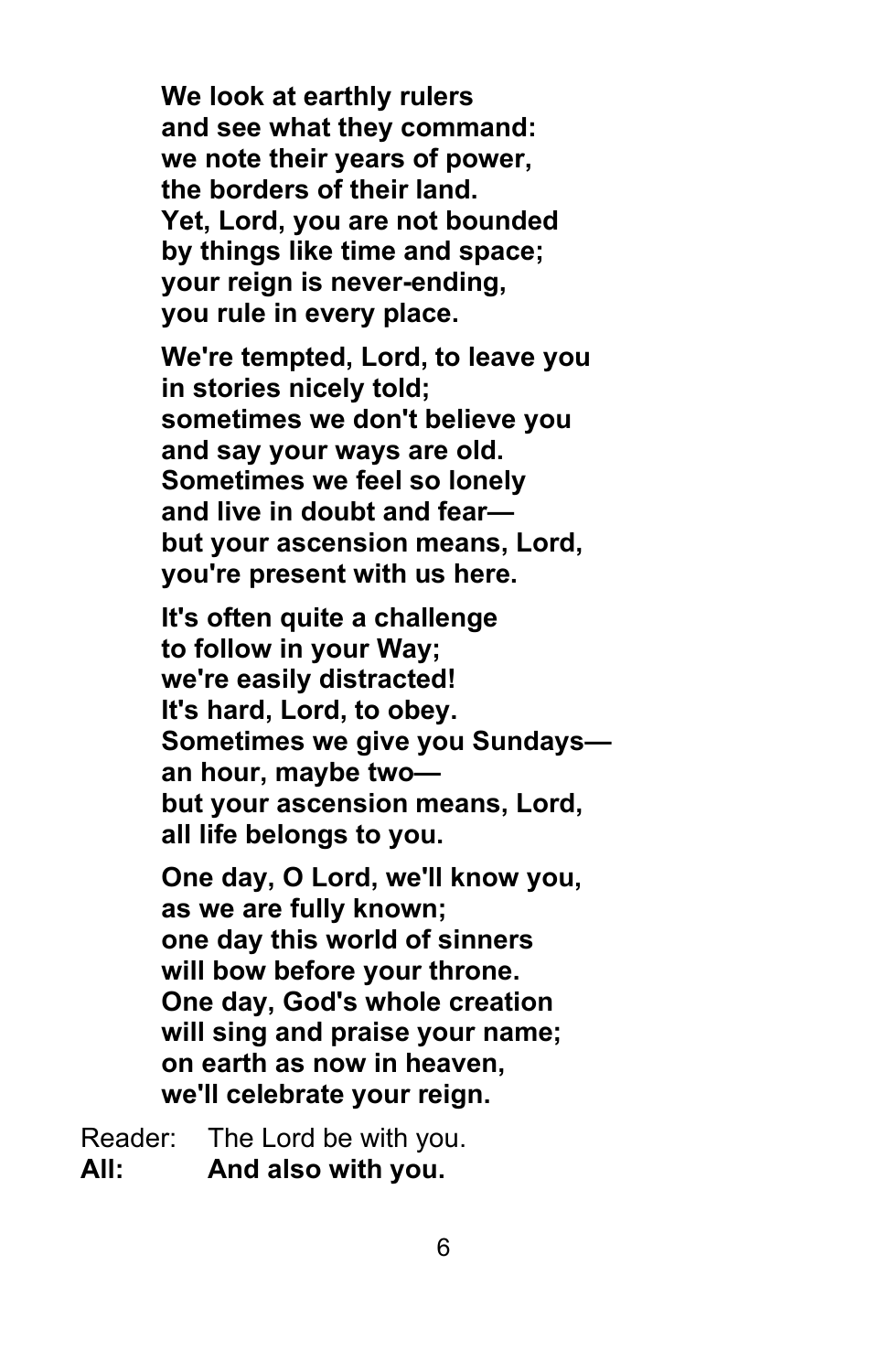Reader: The Holy Gospel of our Lord Jesus Christ according to Luke (24:44-53)

# **All: Glory to you, Lord Jesus Christ.**

Then he said to them, "These are my words that I spoke to you while I was still with you—that everything written about me in the law of Moses, the prophets, and the psalms must be fulfilled." Then he opened their minds to understand the scriptures, and he said to them, "Thus it is written, that the Messiah is to suffer and to rise from the dead on the third day, and that repentance and forgiveness of sins is to be proclaimed in his name to all nations, beginning from Jerusalem. You are witnesses of these things. And see, I am sending upon you what my Father promised; so stay here in the city until you have been clothed with power from on high." Then he led them out as far as Bethany, and, lifting up his hands, he blessed them. While he was blessing them, he withdrew from them and was carried up into heaven. And they worshiped him, and returned to Jerusalem with great joy; and they were continually in the temple blessing God.

Reader: The Gospel of Christ.

**All: Praise to you, Lord Jesus Christ.**

**Homily** 

Officiant: Let us make an affirmation of faith, as we say,

**All: I believe in God, the Father almighty, creator of heaven and earth.** 

> **I believe in Jesus Christ, his only Son, our Lord. He was conceived by the power of the Holy Spirit and born of the Virgin Mary. He suffered under Pontius Pilate, was crucified, died, and was buried. He descended to the dead. On the third day he rose again. He ascended into heaven, and is seated at the right hand of the Father. He will come again to judge the living and the dead.**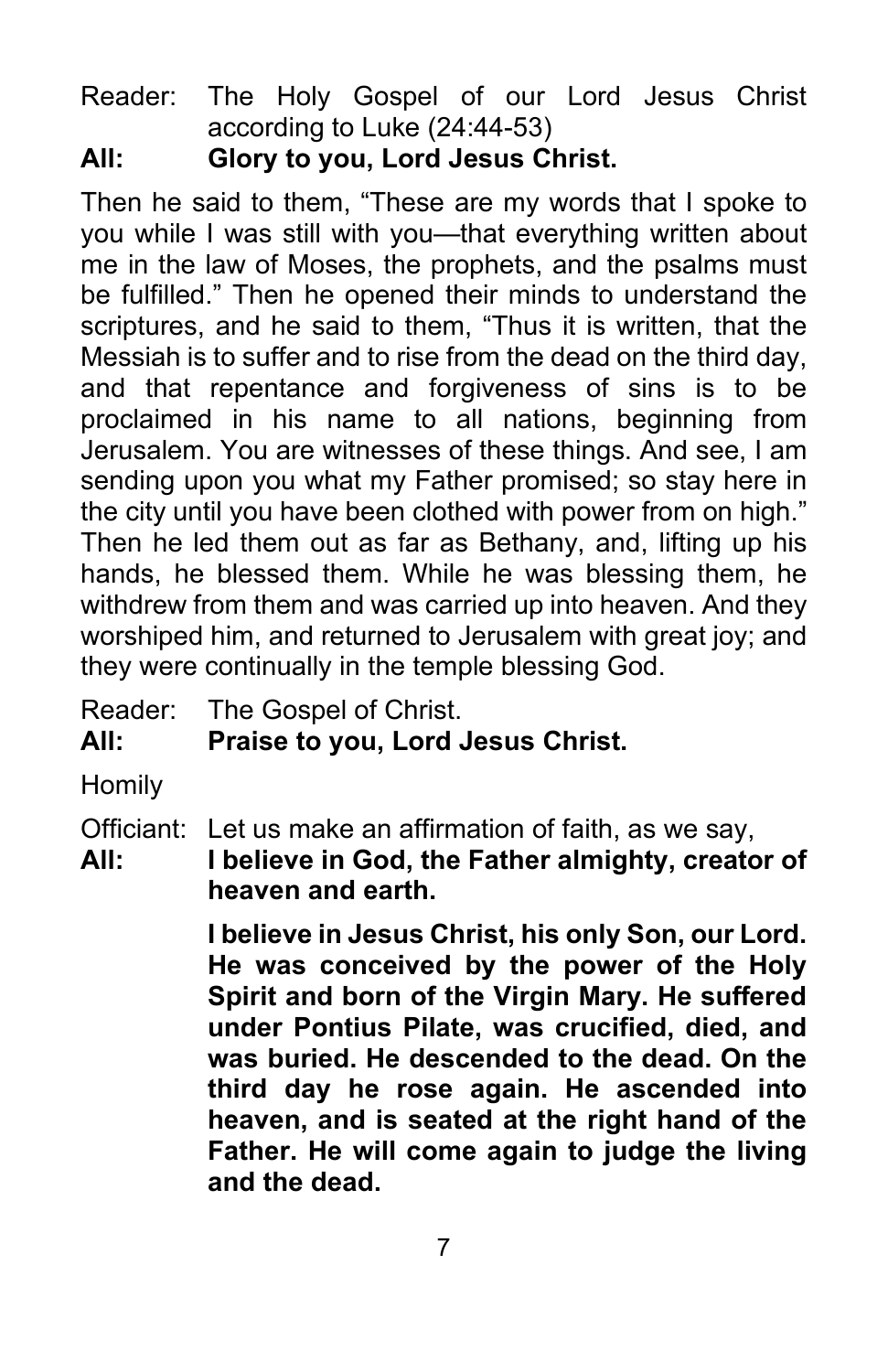**I believe in the Holy Spirit, the holy catholic Church, the communion of saints, the forgiveness of sins, the resurrection of the body, and the life everlasting. Amen.**

Prayers of the People

One: On this Sunday of the Ascension, we do not raise our eyes to heaven to seek you there, O God, but rather we stay focussed here on the earth, which you created and have entrusted to our care. We have only to look around us to see how the people, creatures, and elements of our world are in need of healing. We gratefully acknowledge that your work is already being done, and we trust that the transforming power of your Spirit will aid us in continuing your work, and in spreading the hope to which you have called us. O God, we pray,

# **All: keep us grounded in your Spirit.**

One: We give thanks for the community of faith throughout the world, in all its variations, and in places hidden from our view. We give thanks and pray for all those who lead, instruct, guide, question, and encourage us to do the same. We pray for those who do not profess a particular faith, but whose belief system and values propel them to be your unrelenting servants among all of God's people. We pray for those who are seeking. In the Anglican Communion, we pray for Linda, our Primate; Anne, our Metropolitan; Sidney, our Interim Indigenous Bishop; Shane, our Bishop; Chris, Chung Yan, and Jarrett, our clergy; and for all the laity. We pray for Brian, pastor of First United. And on this Jerusalem Sunday, we pray especially for our partnership in the diocese of Jerusalem. We pray for wide-open doors and hearts, that we might constantly seek ways to work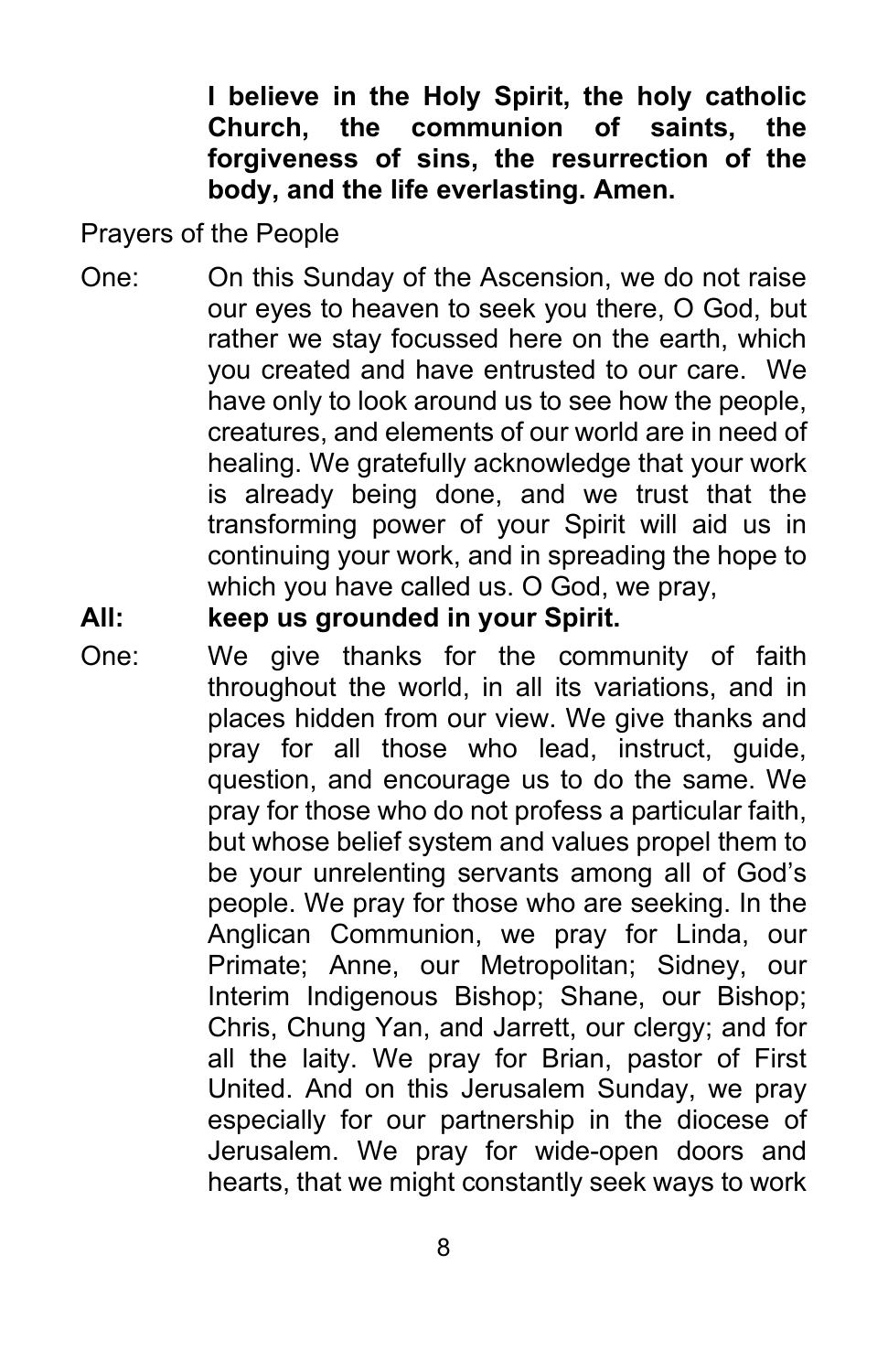together with people from all backgrounds, to do your will. O God, we pray,

# **All: keep us grounded in your Spirit.**

- One: There are always people in need of all kinds. Let us pray for those who have requested our prayers:
- **All: Betty-Joan** (Hagerman); **Cheryl** (McTeer); **Michele** (Pollesel); **Randy** (Brown); **Charlie**  (Cuffari); **Barbara** (Hill); **Helen** (Miller); **Laura** (DesClouds); **Lois** (Frazier-Nagel); **Sue** (Wise); **Sarah** (Vedell); **Aneesa** (Yonan); **Shari** (Rathwell); **Viola** (Martin); **Anji** (Carter); **Valerie** (Corbin); **Brian** (Taylor); **Peter** (Cormier); **Peter** (Frazier); **Michael** (Frazier); **Alana** (Andrews); **Kevin** (Andrews); **Etienne** (Hainzelin); **Thelma** (Mills)
- One: and for those whom we name silently or aloud. . . . Give them strength and sustain them. Give us the fortitude and will to be with them in their times of need. O God, we pray,

# **All: keep us grounded in your Spirit.**

- One: We celebrate and pray for those who have died, especially Edie Phillips and those we name silently or aloud . . . , and the many worldwide, unknown to us. Comfort those who mourn. O God, we pray,
- **All: keep us grounded in your Spirit.**
- One: Ascended Lord, we trust that you hear our thanksgiving and prayers, answering with all that we need.

# **All: Amen**

Officiant: The peace of the Lord be always with you.

# **All: And also with you.**

*When exchanging the Peace share a sign of peace with others around you by other means such as bowing or waving.*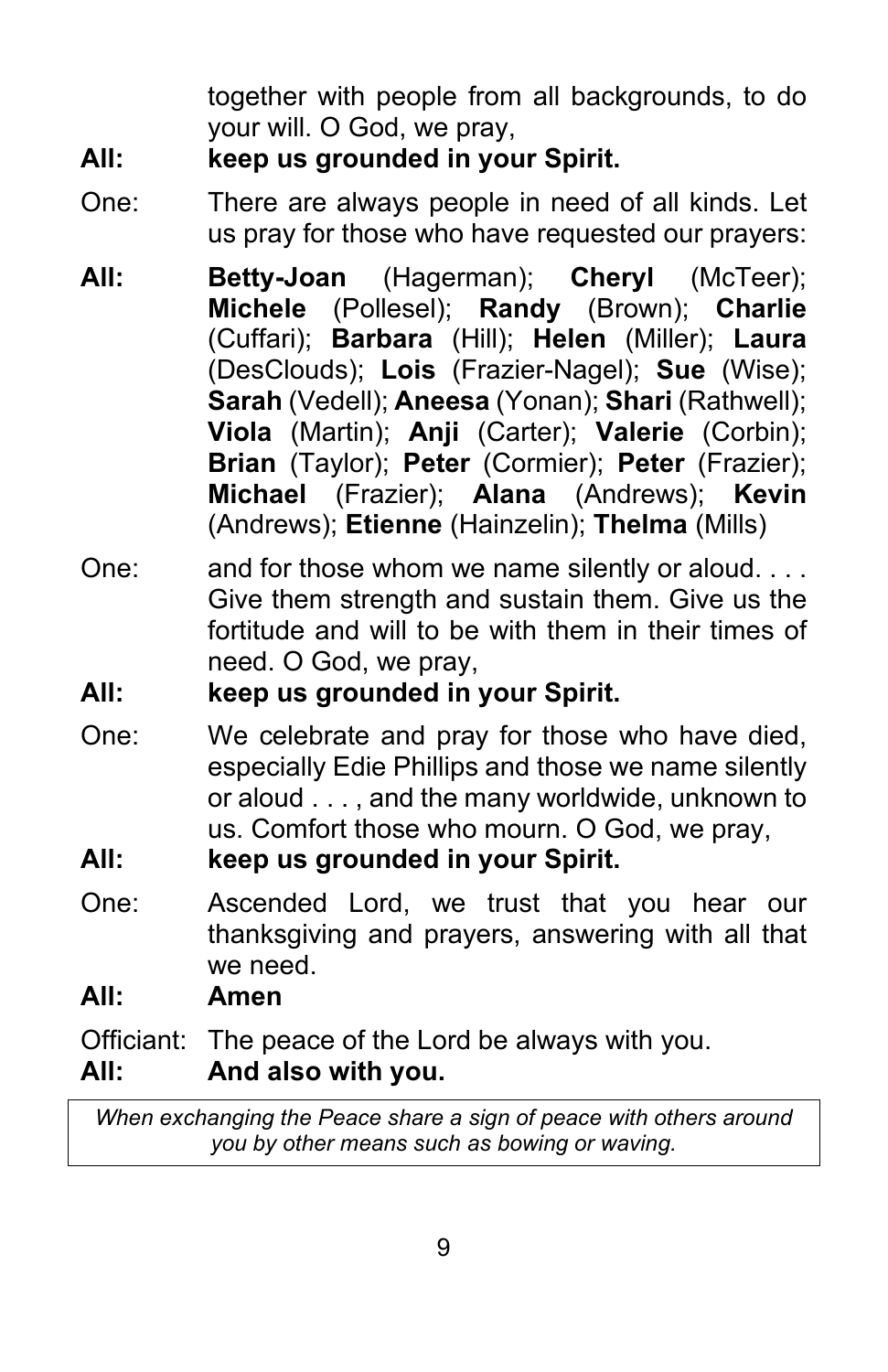Offertory Hymn: **Love Divine, All Loves Excelling #486**

**Love divine, all loves excelling, joy of heaven, to earth come down, fix in us thy humble dwelling; all thy faithful mercies crown. Jesus, thou art all compassion; pure, unbounded love thou art; visit us with thy salvation, enter every trembling heart. Come, almighty, to deliver; let us all thy life receive; suddenly return, and never, never more thy temples leave. Thee we would be always blessing, serve thee as thy hosts above, pray and praise thee without ceasing, glory in thy perfect love. Finish, then, thy new creation; pure and spotless let us be; let us see thy great salvation perfectly restored in thee, changed from glory into glory, till in heaven we take our place, till we cast our crowns before thee, lost in wonder, love, and praise.**

*Commissioning of Servers*

- Officiant: Brothers and sisters in Christ, we are all baptized by the one Spirit into one body, and given gifts for a variety of ministries for the common good. Our purpose today is to recognize and affirm the ministry of our Servers for which these persons have offered themselves. Is it your will that they should fulfill this ministry?
- **All: It is.**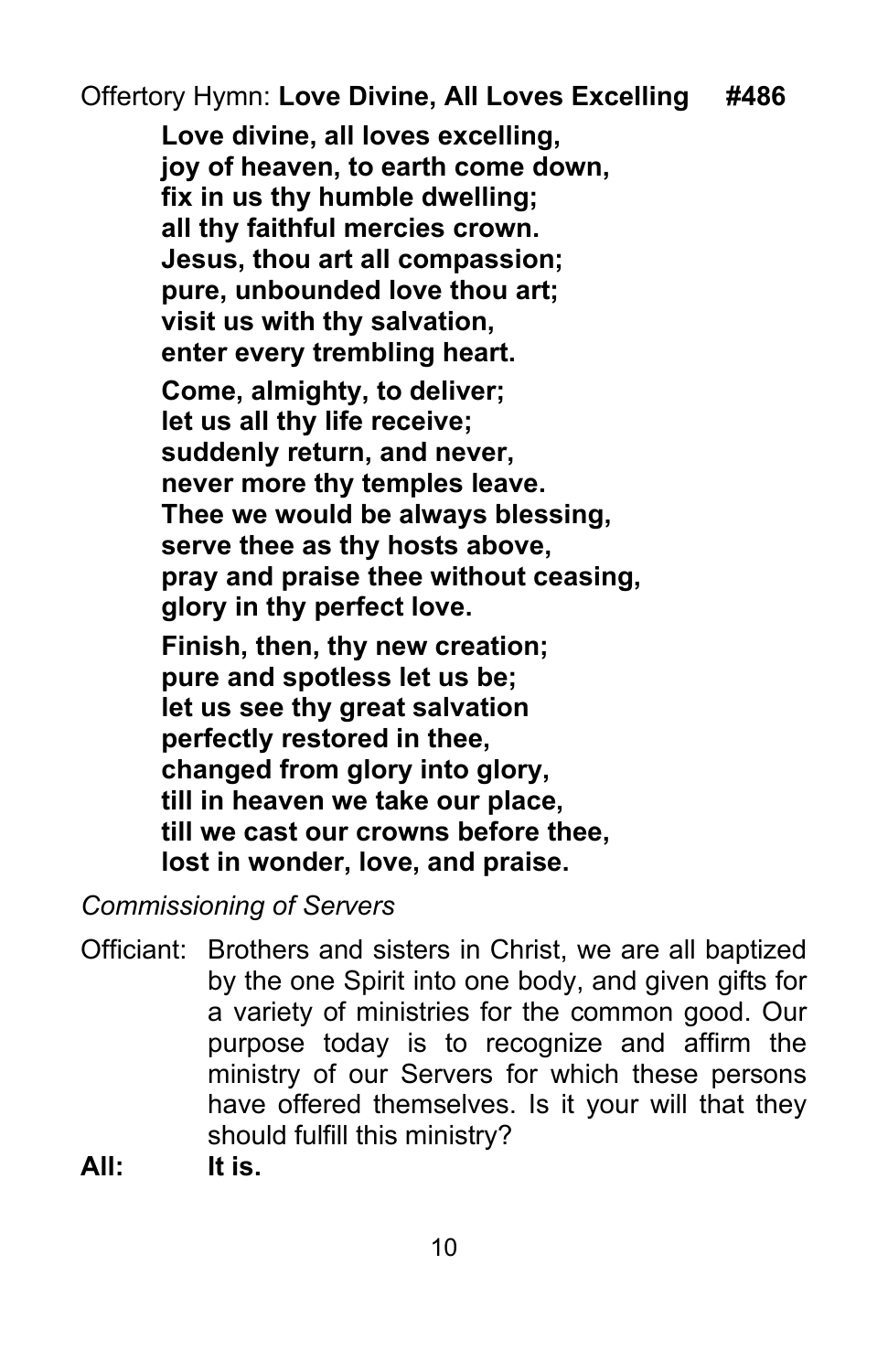- Officiant: Each of you have been called to this ministry. Will you, as long as you are engaged in this work, perform it with care, to the honour of God and the benefit of the Church?
- Servers: **We will.**
- Officiant: Will you the members of this congregation uphold them in this service?
- **All: We will.**
- Officiant: Blessed are you, gracious God, our creator and redeemer. In every age you call people to ministry in your name. May the work of these your servants so build up your Church, that we may faithfully serve you and show your love in all the world. Blessed are you, O God, now and forever. **Amen**.

*(The Officiant vests and greets each server.)*

- Officiant: Eternal God,
- **All: our Saviour Jesus Christ has promised to be with us until the end of time. Accept all we offer you this day, and renew us in his transfigured life; for the sake of Jesus Christ our Lord. Amen.**
- Officiant: The Lord be with you.
- **All: And also with you.**

Officiant: Lift up your hearts.

- **All: We lift them to the Lord.**
- Officiant: Let us give thanks to the Lord our God.
- **All: It is right to give our thanks and praise.**
- Officiant: Holy God, Lover of creation, we give you thanks and praise for in the ocean of your steadfast love you bear us and place the song of your Spirit in our hearts. When we turn from your love and defile the earth, you do not abandon us. Your Spirit speaks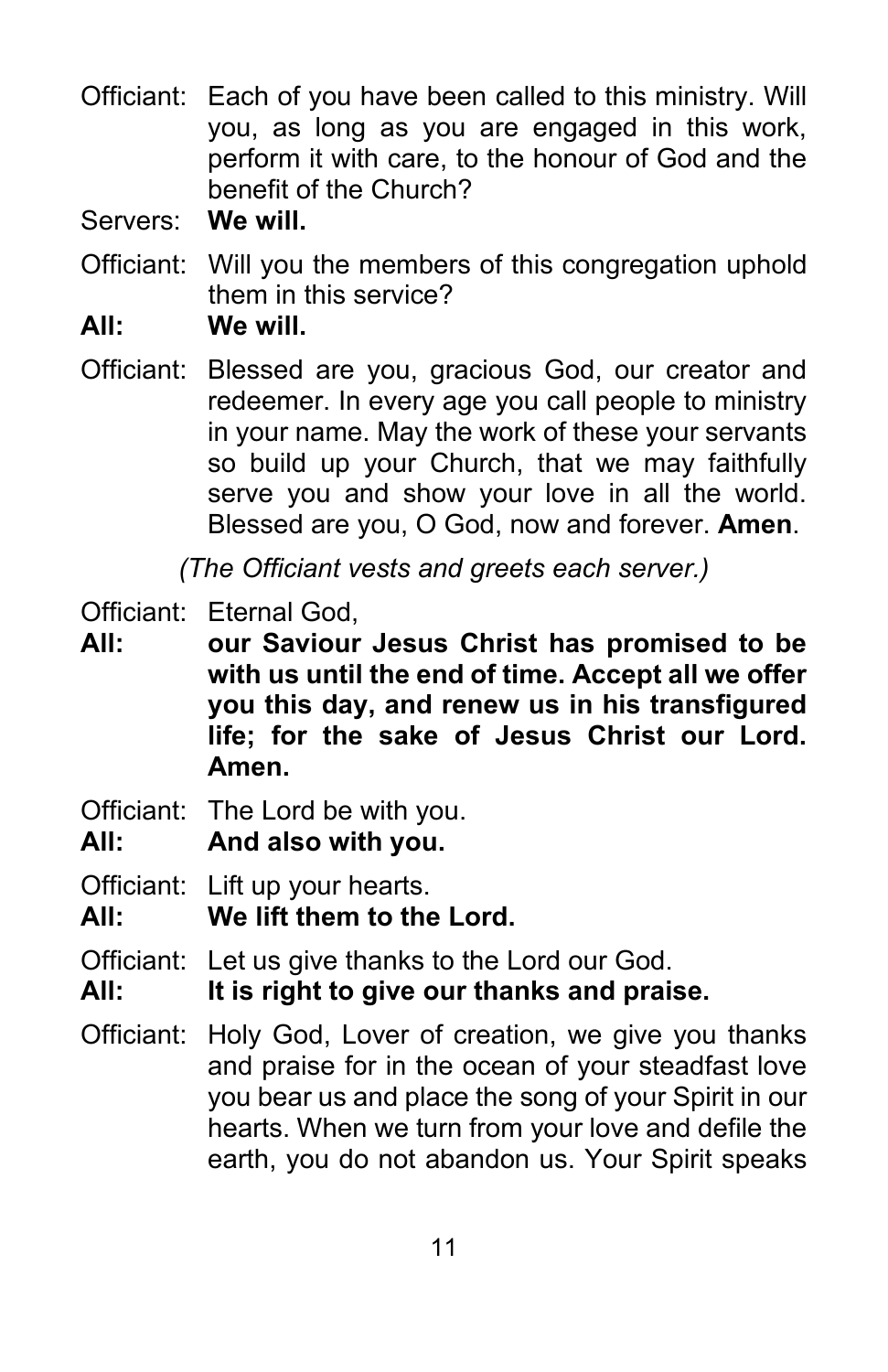through Huldah and Micah, through Isaiah and Jeremiah and all the prophets, sages, and saints in every age, to confront our sin and reveal the vision of your new creation. Joining in the song of the universe, we proclaim your glory singing:

**All: Holy, holy, holy Lord, God of power and might, heaven and earth are full of your glory.**

- **#719 Hosanna in the highest. Blessed is he who comes in the name of the Lord. Hosanna in the highest.**
- Officiant: Gracious God, in the fullness of time you sent Jesus the Christ to share our fragile humanity. Through Jesus' life, death, and resurrection you open the path from brokenness to health, from fear to trust, from pride and conceit to reverence for you. Rejected by a world that could not bear the Gospel of life, Jesus knew death was near. His head anointed for burial by an unknown woman, Jesus gathered together those who loved him. He took bread, gave thanks to you, broke it and gave it to his friends, saying, "Take and eat: this is my body which is given for you. Do this for the remembrance of me." After supper, Jesus took the cup of wine, gave you thanks, and said "Drink this all of you, this is my blood of the new covenant which is shed for you and for many. Whenever you drink it, do this for the remembrance of me." And now we gather at this table in response to his commandment, to share the bread and cup of Christ's undying love, and to proclaim our faith.
- **All: Christ has died, Christ is risen, Christ will come again.**
- Officiant: Breathe your Holy Spirit, the wisdom of the universe, upon these gifts that we bring to you: this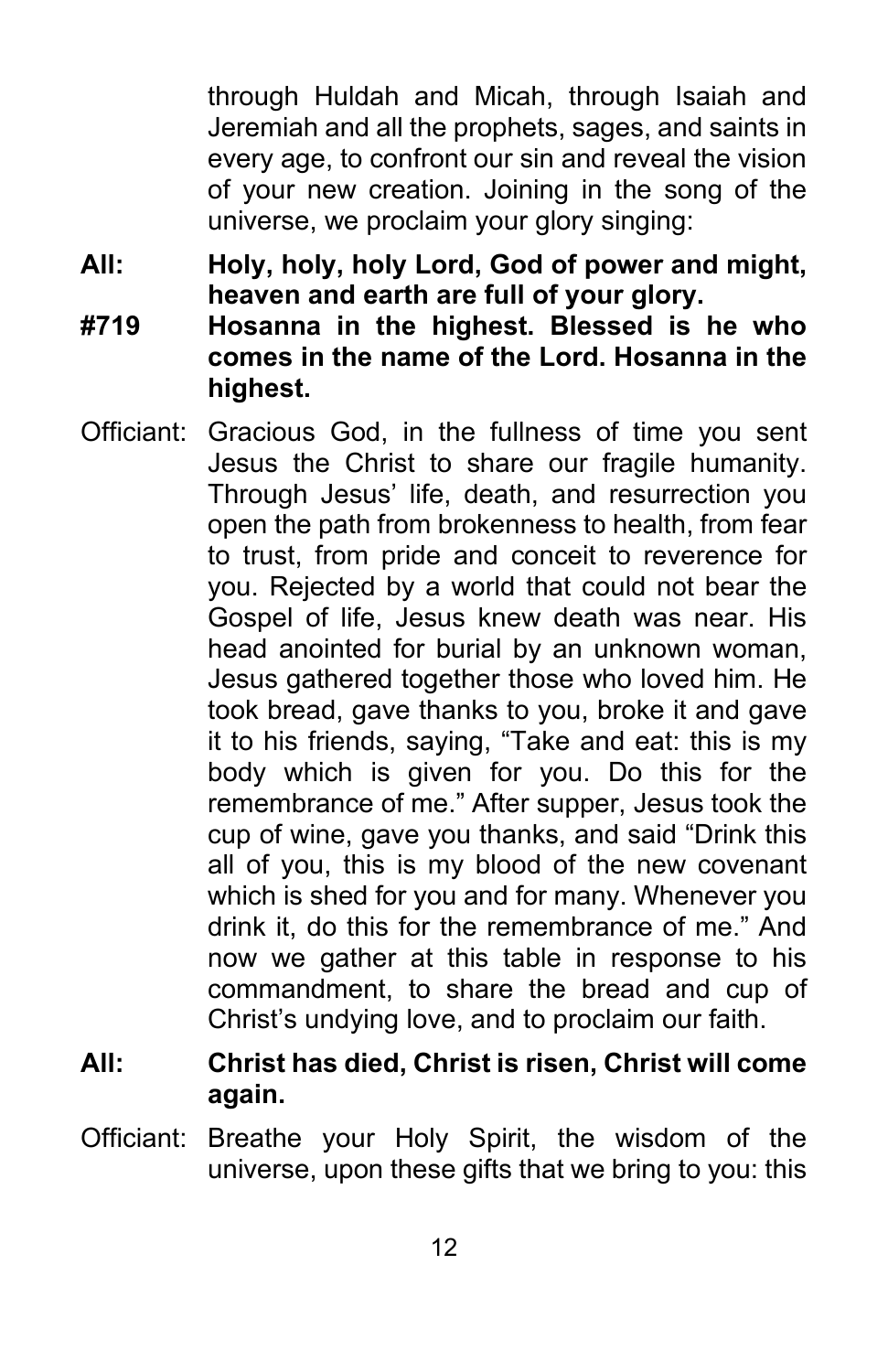bread, this cup, ourselves, our souls and bodies, that we may be signs of your love for all the world and ministers of your transforming purpose. Through Christ, with Christ, and in Christ, in the unity of the Holy Spirit, all glory is yours, Creator of all, and we bless your holy name for ever.

- **All: Amen.**
- Officiant: And now, as our Saviour Christ has taught us, we sing,
- **All: Our Father in heaven, hallowed be your name. Your kingdom come, your will be done, on earth as in heaven. Give us today our daily bread. Forgive us our sins as we forgive those who sin against us. Save us from the time of trial, and deliver us from evil. For the kingdom, the power and the glory are yours now and for ever. Amen.**
- Officiant: Lord, we died with you on the cross.
- **All: Now we are raised to new life.**
- Officiant: We were buried in your tomb.
- **All: Now we share in your resurrection.**
- Officiant**:** Live in us, that we may live in you.

The gifts of God for the people of God.

**All: Thanks be to God.**

# *Musical Interlude*

*During Communion, please proceed forward in your family group to the altar but leave a social distance between yourself and the person ahead of you. A sidesperson will direct you when to come forward to receive the host. If you are unable to receive the wheat wafer, a rice wafer is available. While it is fully sufficient to receive in one kind, just the bread, the Common Cup is available for those who wish to receive. Please Note: Intinction is not allowed.*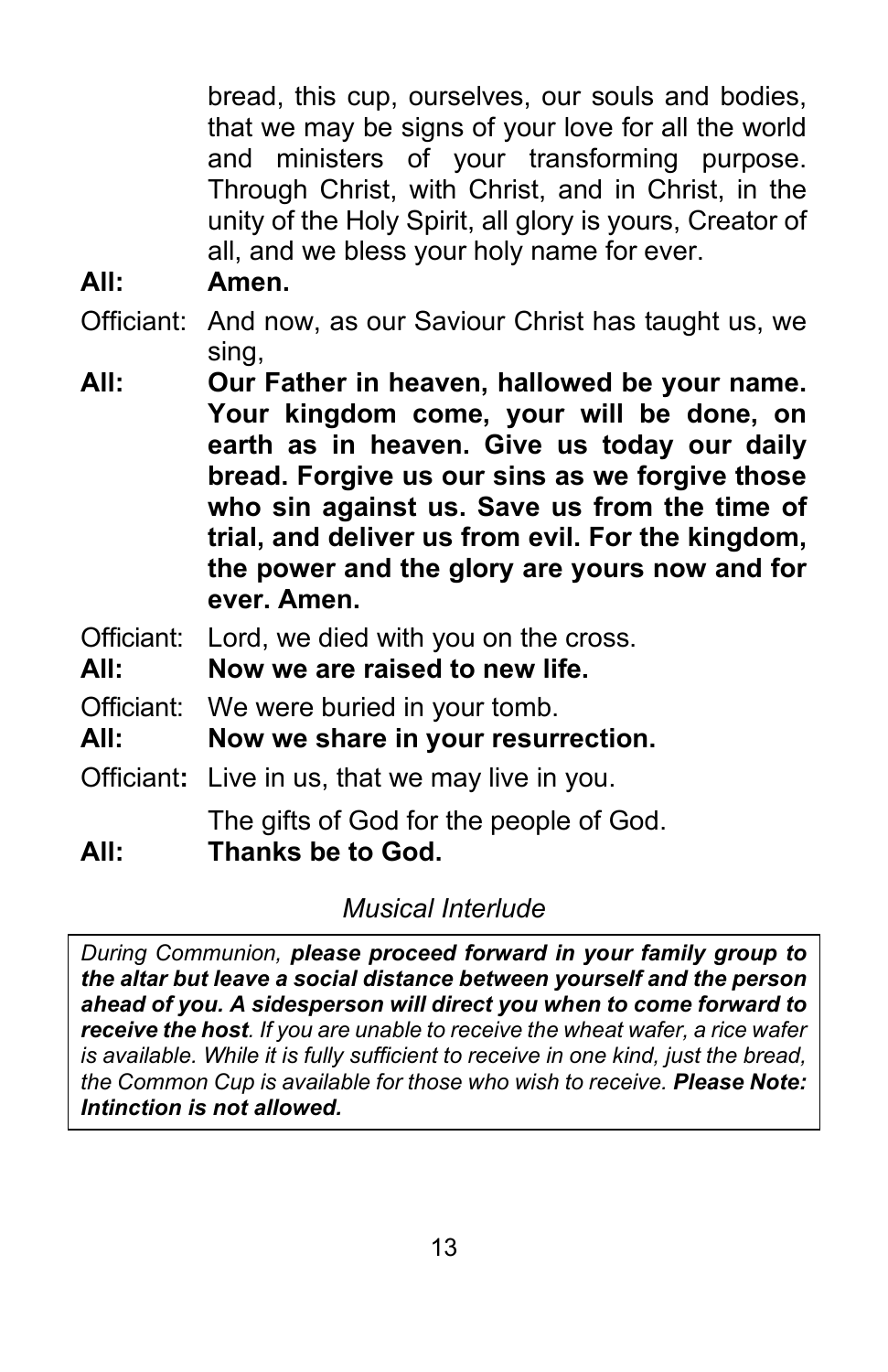Officiant: Eternal Giver of love and power,

**All: your Son Jesus Christ has sent us into all the world to preach the gospel of his kingdom. Confirm us in this mission, and help us to live the good news we proclaim; through Jesus Christ our Lord. Amen.**

Officiant: Glory to God,

**All: whose power, working in us, can do infinitely more than we can ask or imagine. Glory to God from generation to generation, in the Church and in Christ Jesus, for ever and ever. Amen.**

Officiant: Go forth with the spirit of wisdom and hope,

- **All: with our eyes enlightened and our minds aroused by the power of Christ.**
- Officiant: And the blessing . . . .

## *Announcements*

Closing Hymn: **Glorious Things of Thee Are Spoken #388**

**Glorious things of thee are spoken, Zion, city of our God; he whose word cannot be broken formed thee for his own abode. On the rock of ages founded, what can shake thy sure repose? With salvation's walls surrounded, thou mayest smile at all thy foes.**

**See! The streams of living waters, springing from eternal love, well supply thy sons and daughters and all fear of want remove. Who can faint, when such a river ever flows their thirst to assuage? Grace, which like the Lord, the giver, never fails from age to age?**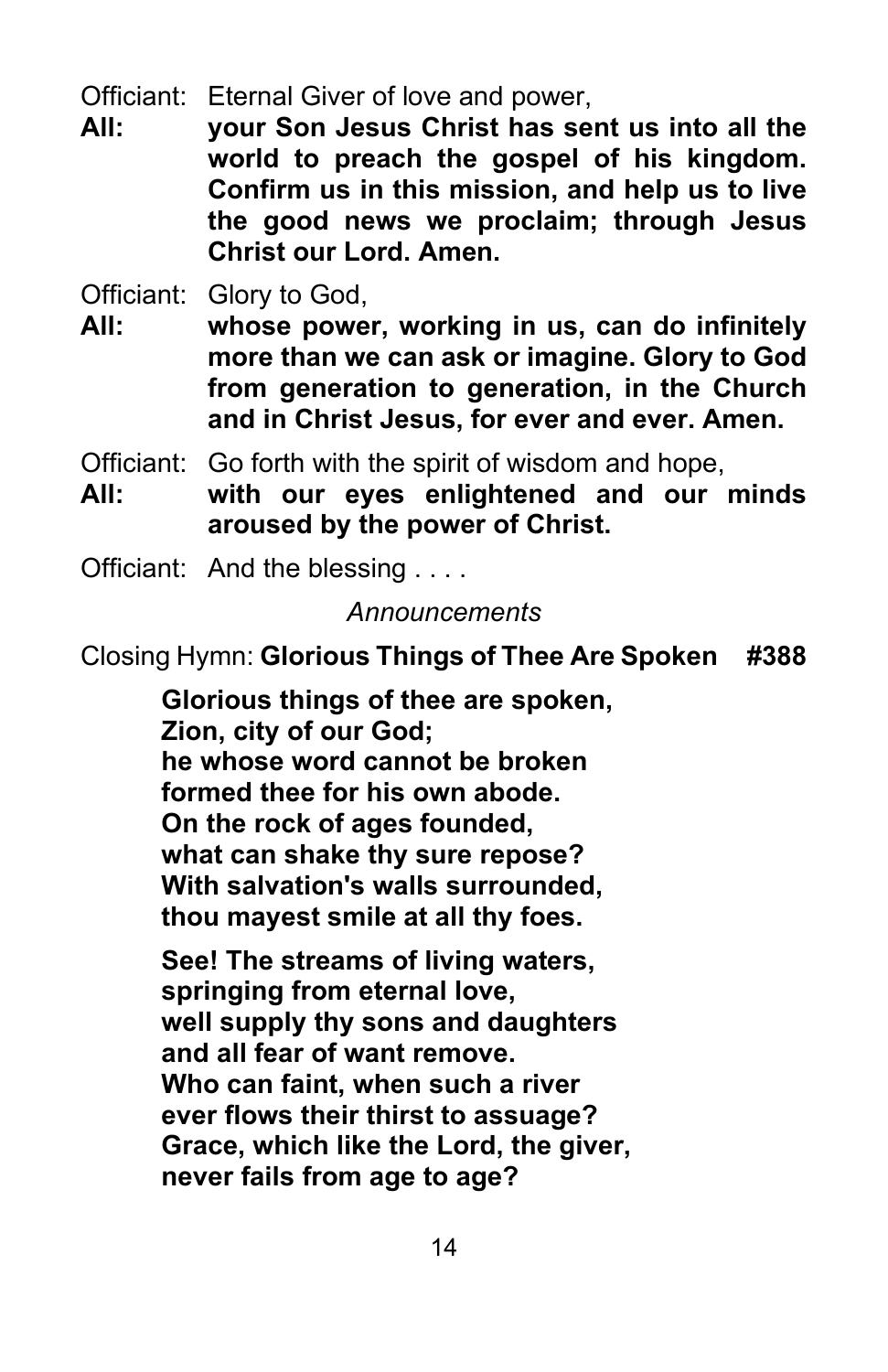**Round each habitation hovering, see the cloud and fire appear for a glory and a covering showing that the Lord is near. Thus they march, the pillar leading, light by night and shade by day; daily on the manna feeding which God gives them when they pray.**

**Saviour, if of Zion's city I through grace a member am, let the world deride or pity, I will glory in thy name. Fading is the world's best pleasure, all its boasted pomp or show: solid joys and lasting treasure none but Zion's children know.**

- DM: Alleluia! Go in peace to love and serve the Lord.
- **All: Thanks be to God. Alleluia**

*Musical Postlude*

*Please join us following the 9:30 am service for refreshments in the Courtyard.*

**Readings for Next Sunday, June 5th, 2022**

Acts 2:1-21; Psalm 104; Romans 8:14-17; John 14:8-17

| Sharing in our liturgical ministry today at 8:00: |  |  |  |  |
|---------------------------------------------------|--|--|--|--|
|---------------------------------------------------|--|--|--|--|

- Greeter: Ken McMillan
- Reader: Sylvia Shortliffe

Server: John Merritt

**Sharing in our liturgical ministry today at 9:30:**

- Greeters: Linda Phillips and Peter Newlands
- Readers: Chris Kirch and Sally Lees
- Intercessor: Marcie Taylor
- Diac. Min.: Chris Kirch
- Servers: Jade, Andrew, and Joseph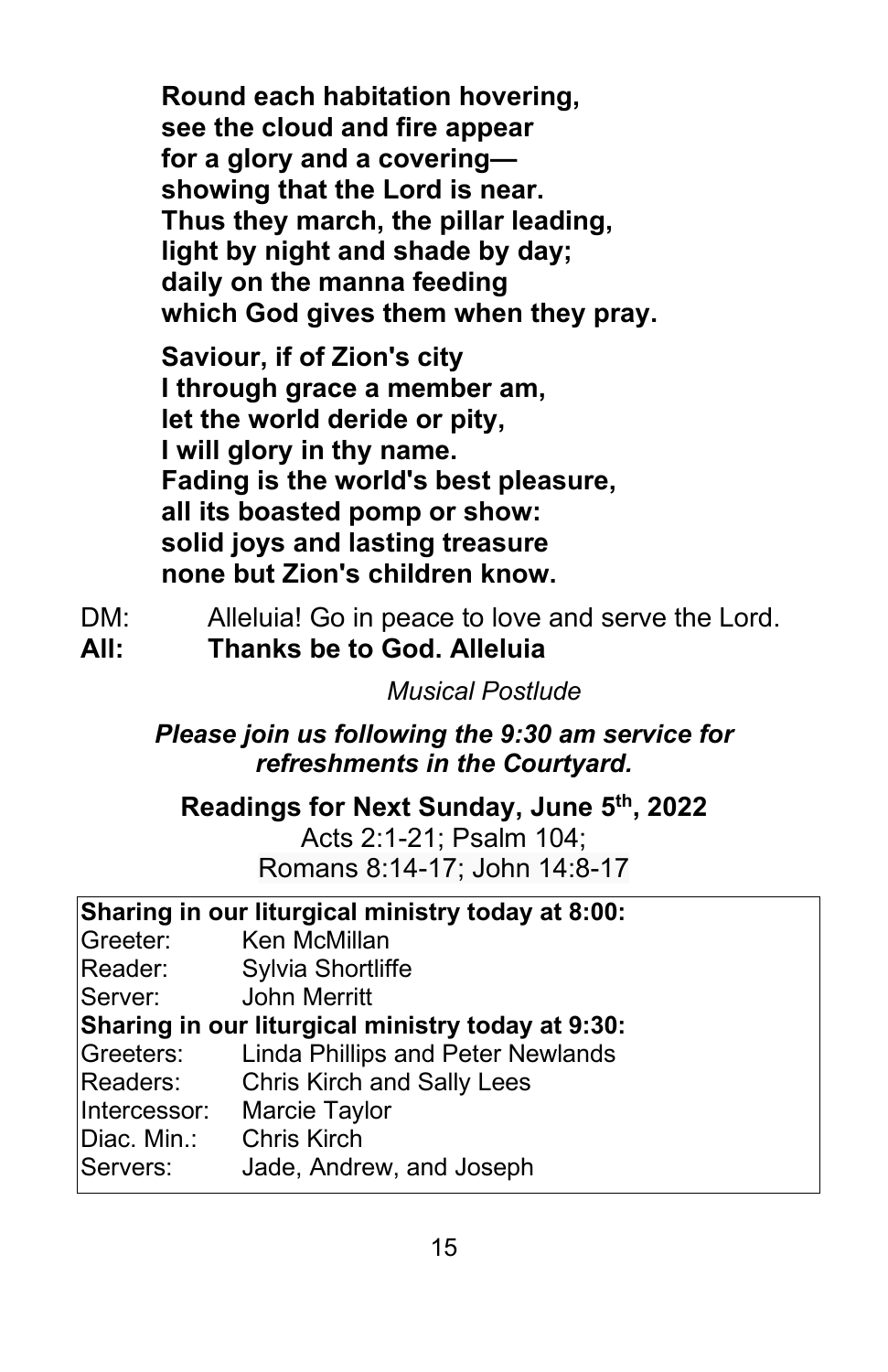#### Please pray this week for

- those ministering and worshipping in
	- the Area Parish of the St. Lawrence: and
	- o the Area Parish of South Carleton;
- Diocesan staff and senior staff at Ascension House;
- the Brotherhood of Anglican Churchmen and its groups and members;
- those in our pastoral care: Pam Cross, Thelma Mills, and Audrey McIntosh; and
- the GranAid Program and its support of Fikelala in the Diocese of Cape Town, South Africa.

#### *Credits:*

*Closing prayers from Feasting on the Word Worship Companion, Liturgies from Year C, Volume 1, © 2012 Westminster John Knox Press Collect from Prayers for an Inclusive Church (2009) alt. Readings from the New Revised Standard Version of the Bible. Liturgical texts from The Book of Alternative Services All Saints Anglican Church Westboro's Church CCLI License Number is 11196799 All Saints Anglican Church Westboro's Church One License Number is A-728801*



The Most Rev. Hosam Naoum, 15<sup>th</sup> Anglican and 5<sup>th</sup> Palestinian Bishop of the Diocese of Jerusalem. (Photo by Christopher Dunn)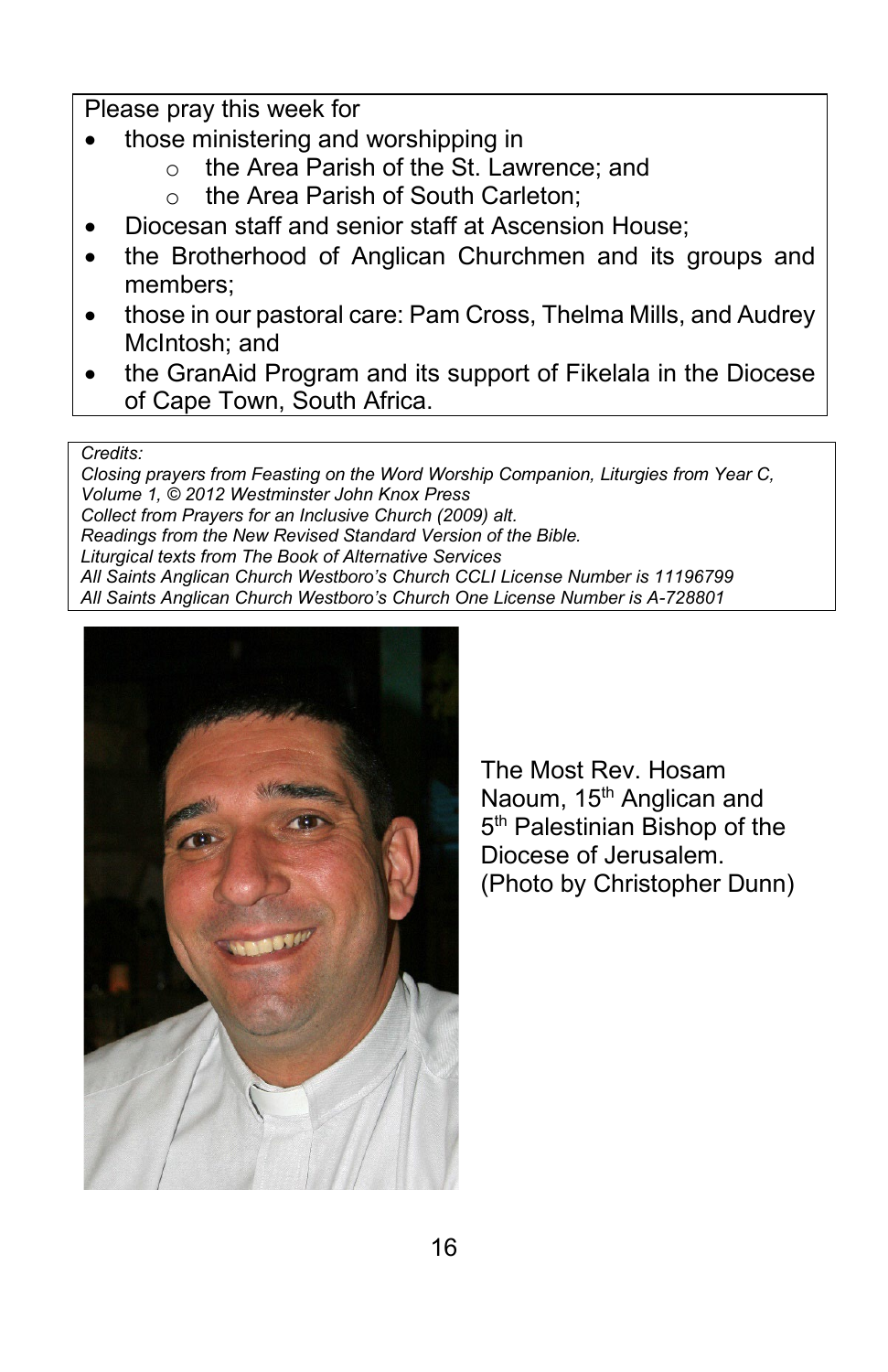

Weekly News from All Saints' Westboro Seventh Sunday of Easter May 29<sup>th</sup>, 2022

#### **This Week**

| <b>Today</b> | $9:30$ am                    | <b>Server Commissioning</b> | <b>Church</b>      |
|--------------|------------------------------|-----------------------------|--------------------|
|              | 10:45 am                     | <b>Refreshments</b>         | Courtyard          |
|              | $11:15$ am                   | "Meet Chung Yan"            | <b>Chapel</b>      |
| Monday       | 10:00 am to 1:00 pm          |                             | Food Bank          |
|              | Wednesday 9:30 am to 2:30 pm |                             | New-to-You Shop    |
|              | $9:30$ am                    | Quilters                    | Rm 7/8             |
|              | 10:30 am                     | Eucharist                   | Church             |
|              | 5:00 pm                      | Youth dinner                | <b>Steacy Hall</b> |
|              | $7:00$ pm                    | <b>Bible on Tap</b>         | Zoom               |
| Thursday     | $1:00$ pm                    | <b>Choir Practice</b>       | Church             |
|              | 3:00 to 7:00 pm              |                             | Food Bank          |
| Saturday     | 9:30 am to 2:30 pm           |                             | New-to-You Shop    |

## **Today**

### **Altar Server Commissioning**

#### **Today, during the 9:30 service**

During Church School, the new servers will have their last training class and then they will come in to the church and be commissioned as servers.

#### **"Meet Chung Yan"**

#### **Today, at 11:15 am, in the Chapel**

For the first time since the beginning of the pandemic, we will be holding an in-person time in the Chapel! Today, after you have refreshments in the Courtyard, join Chung Yan in the Chapel to get to know and welcome our new Associate Incumbent.

#### **Upcoming Events**

## **Reflections on Resurrection in Scripture, Poetry, and Art Thursday, June 2nd, at 7:00 pm, Zoom**

Join us for the last of the sessions led by Linda Privitera and Joe O'Shields. Using the post-resurrection appearances in the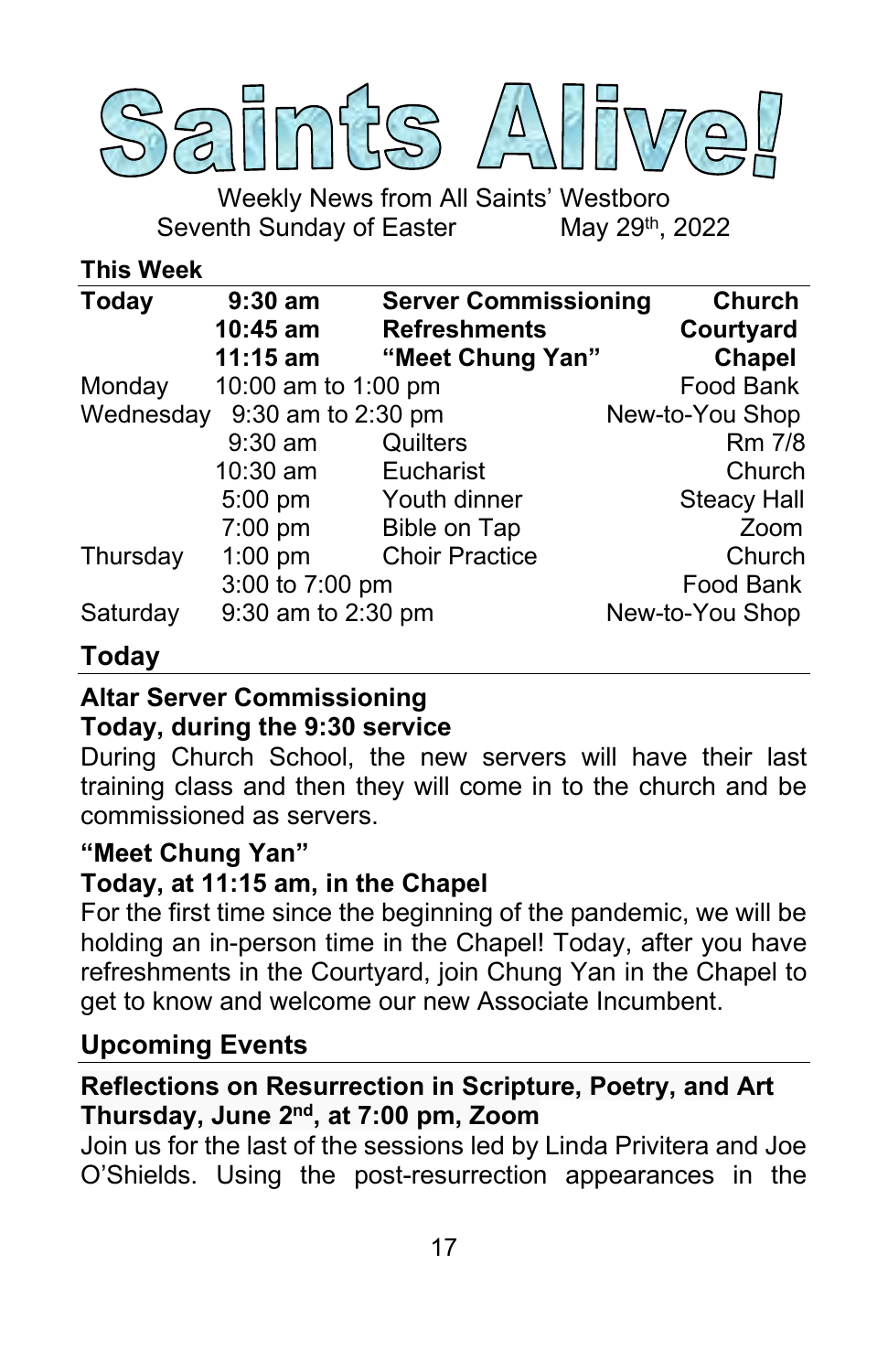gospels we will consider the text, a poem, and an art piece for our discussion. Use the following Zoom coordinates to join us: [https://us02web.zoom.us/j/89081353119.](https://us02web.zoom.us/j/89081353119)

# **Youth Dinner**

# **Wednesday, June 1st, 5:00 pm, in Steacy Hall**

After 26 months, we are finally able to start our monthly dinners for all our Smaller Saints, who will be starting Grade 5 in September or who are older. We plan to meet (and eat), on the first Wednesday of each month, beginning June 1<sup>st</sup>.

Come to Steacy Hall from 5:00 to 7:00 pm, join us for a spaghetti dinner, and bring your favourite board game. You can play, help cook, or just visit. Masks will be worn except when eating, and we will give each other space while eating. We can discuss activities you would like to participate in around our parish and in our community. Please let us know if you are planning to attend, so we can be sure to buy enough groceries (by **May 30th,** if possible). Also, let us know about any dietary restrictions (vegetarian, gluten-free, lactose-free, etc.).

# **Bible on Tap**

# **Wednesday, June 1st, 7:00 pm, on Zoom**

Join Chris for a discussion of the readings for next Sunday. Let Chris know If you are interested, and you'll receive the Reading Sheet and the Zoom link.

# **Pentecost: Wear red and bring red flowers**

**Sunday, June 5th, during the 8:00 and 9:30 am services** Next Sunday is Pentecost, so please wear your best red, and please bring red geraniums, if you can find them, or any red flowers that can then be planted in our garden. **Note: We only have room for one red plant per family.**

#### **Jazz Vespers**

# **Sunday, June 5th, at 4:30 pm, in the Church**

Join us next Sunday, when our musician will be Peter Woods and the kindness of jazz. **Note: This will be the last Jazz Vespers of the season**.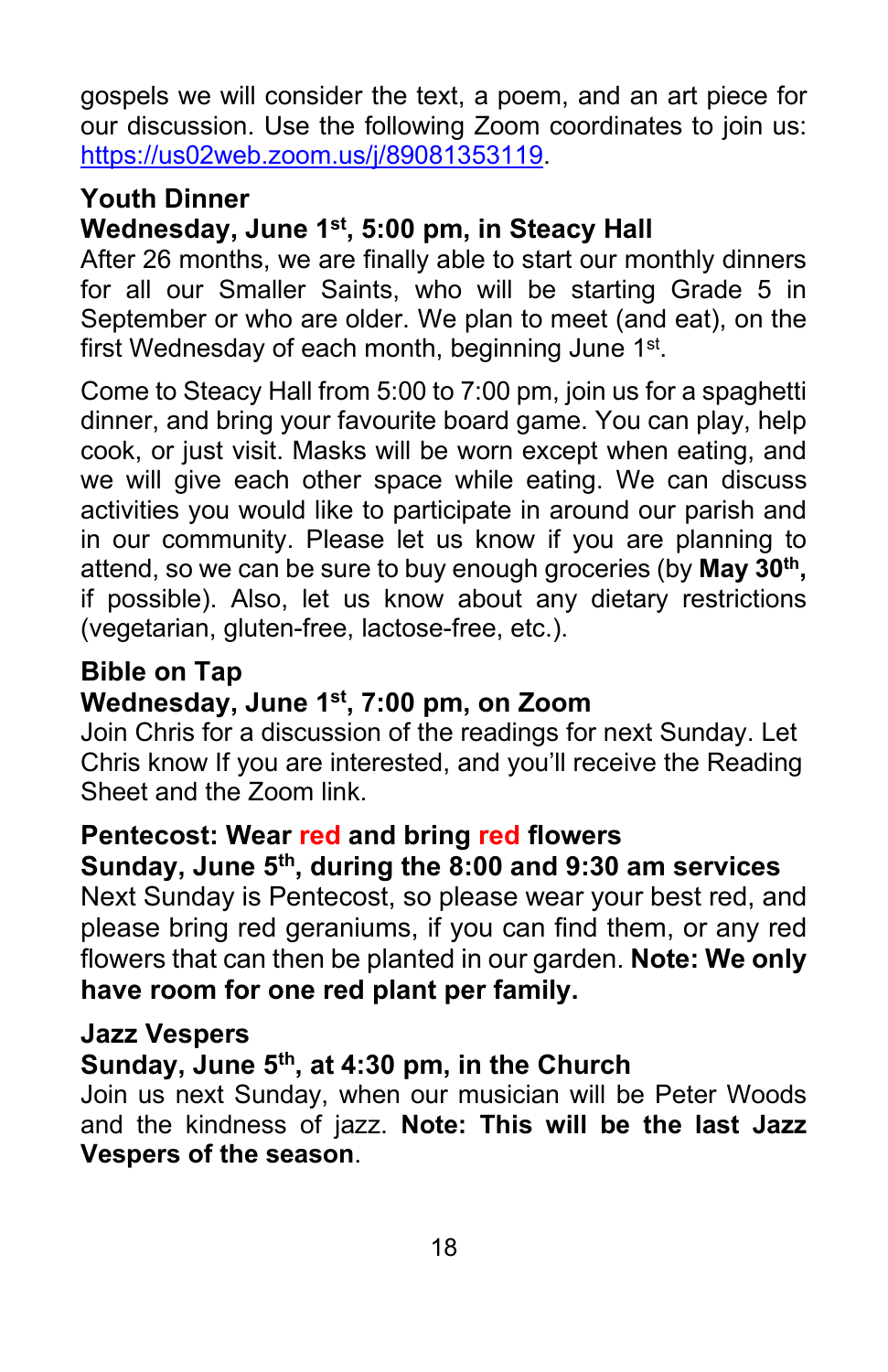# **Week of Prayer for Christian Unity Worship Sunday, June 12th, at 4:00 pm, in the Church and Hall**

The Christian Council of the Capital Area invites you to join us for an in-person gathering to celebrate the visible unity within our Christian communities to be able to pray together, especially with a liturgy prepared by the Christian Council of the Middle East.

The liturgy was entrusted to the Middle East Council of Churches based in Beirut, Lebanon and they chose the theme, "We have seen his star in the East and have come to pay homage to him" (Mt 2:2). More than ever, in these difficult times, we need a light that shines in the darkness and that light, Christians proclaim, has been manifested in Jesus Christ. **Please join us for a light reception after the prayer service for fellowship and conversations.**



**Butterflies, Bees, and Blossoms Cards for sale**

We still have some cards left over from the Spring sale. There are eight different photos to choose from (you can guess from the title what the subjects are  $\bullet$ ). We'll have them at the back of the church, or you can contact Helen in the office if you would like to purchase some.